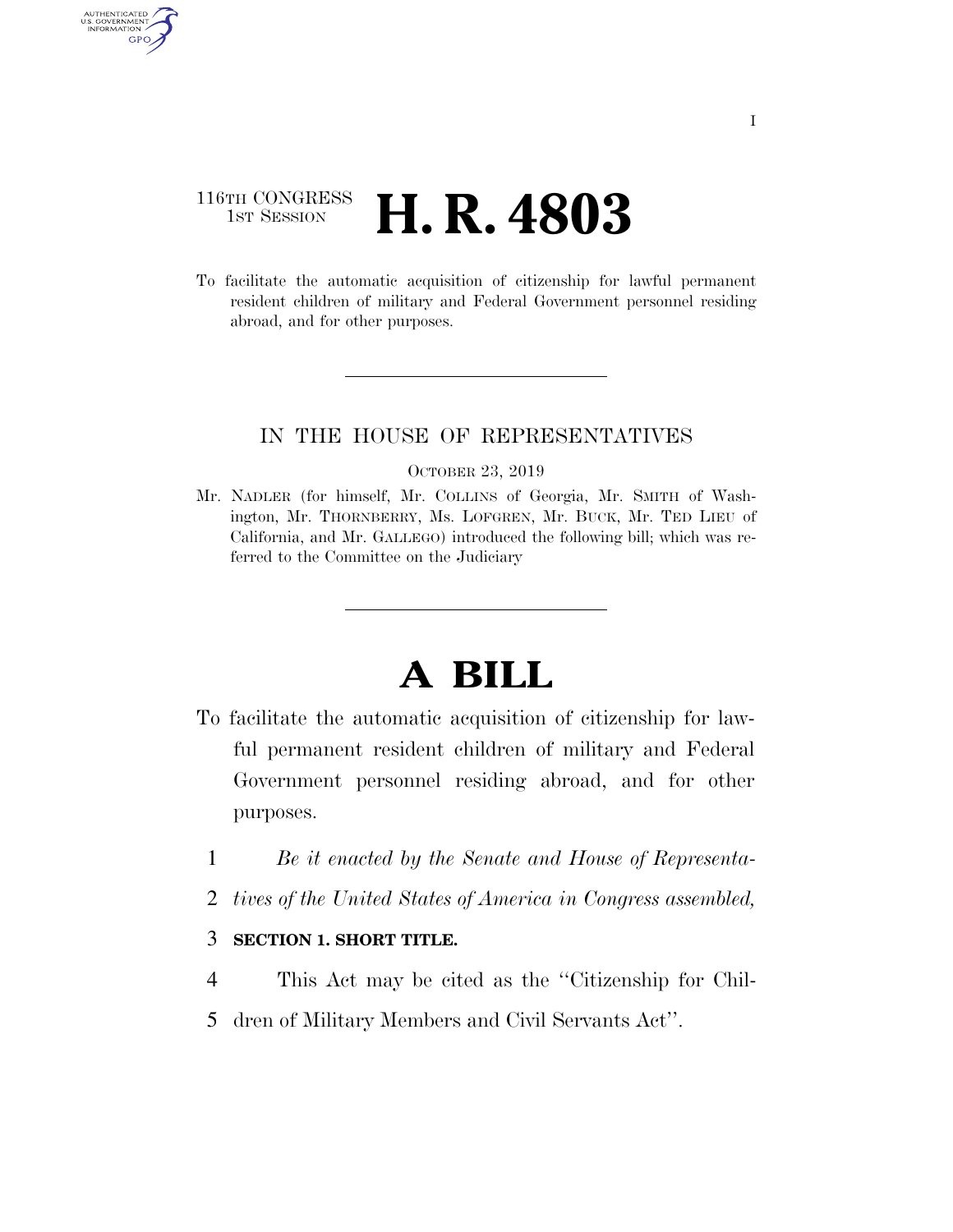| 1              | SEC. 2. FACILITATING THE AUTOMATIC ACQUISITION OF        |
|----------------|----------------------------------------------------------|
| $\overline{2}$ | FOR LAWFUL<br><b>PERMANENT</b><br><b>CITIZENSHIP</b>     |
| 3              | RESIDENT CHILDREN OF MILITARY AND FED-                   |
| $\overline{4}$ | ERAL GOVERNMENT PERSONNEL RESIDING                       |
| 5              | ABROAD.                                                  |
| 6              | (a) IN GENERAL.—Section 320 of the Immigration           |
| 7              | and Nationality Act (8 U.S.C. 1431) is amended—          |
| 8              | (1) by striking the section header and inserting         |
| 9              | "CHILDREN BORN OUTSIDE THE UNITED STATES                 |
| 10             | AND LAWFULLY ADMITTED FOR PERMANENT RESI-                |
| 11             | DENCE; CONDITIONS UNDER WHICH CITIZENSHIP                |
| 12             | AUTOMATICALLY ACQUIRED";                                 |
| 13             | $(2)$ by redesignating subsection $(e)$ as sub-          |
| 14             | section $(d)$ ; and                                      |
| 15             | $(3)$ by inserting after subsection (b) the fol-         |
| 16             | lowing:                                                  |
| 17             | "(c) Subsection $(a)(3)$ is deemed satisfied in the case |
| 18             | of a child who is lawfully admitted for permanent resi-  |
| 19             | dence in the United States if—                           |
| 20             | $\lq(1)$ the child is residing in the legal and phys-    |
| 21             | ical custody of a citizen parent who is—                 |
| 22             | $\lq\lq$ stationed and residing abroad as an             |
| 23             | employee of the Government of the United                 |
| 24             | States; or                                               |